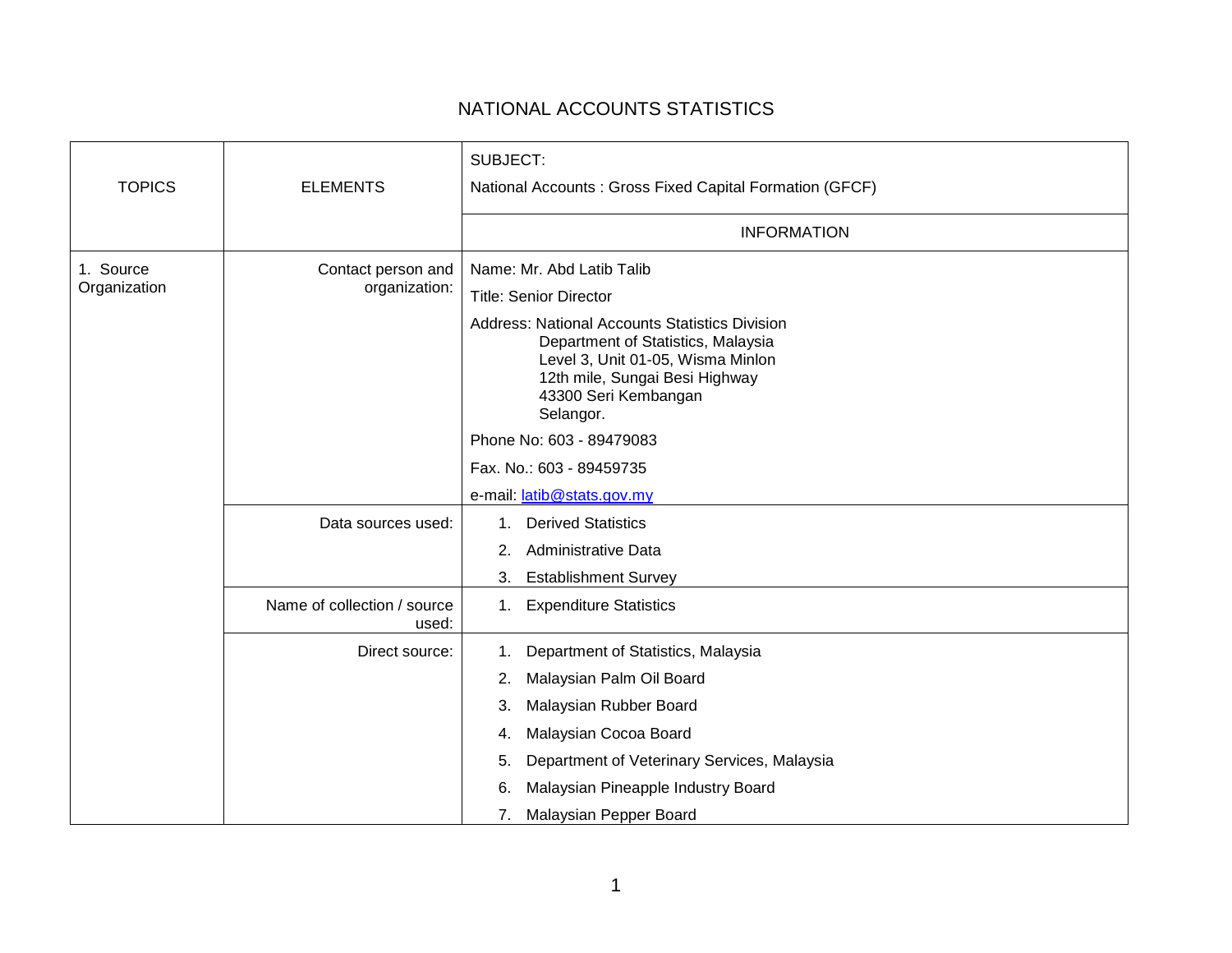|                                  |                                               | SUBJECT:                                                                                                          |
|----------------------------------|-----------------------------------------------|-------------------------------------------------------------------------------------------------------------------|
| <b>TOPICS</b>                    | <b>ELEMENTS</b>                               | National Accounts : Gross Fixed Capital Formation (GFCF)                                                          |
|                                  |                                               | <b>INFORMATION</b>                                                                                                |
|                                  |                                               | Ministry of Agriculture & Agro-Based Industry, Malaysia<br>8.                                                     |
|                                  |                                               | Financial account of Federal Government, State Government, Local Authorities and<br>9.<br><b>Statutory Bodies</b> |
|                                  |                                               | 10. Bank Negara Malaysia                                                                                          |
|                                  |                                               | 11. Malaysian Science And Technology Information Centre                                                           |
|                                  |                                               | 12. Recording Industry Association of Malaysia                                                                    |
|                                  |                                               | 13. National Film Development Corporation Malaysia                                                                |
|                                  |                                               | 14. Financial Statement from Companies                                                                            |
|                                  | Source periodicity:                           | Annual                                                                                                            |
|                                  | Source metadata:                              | Under development                                                                                                 |
|                                  | Date last input received from<br>source:      | 6 month after the reference year                                                                                  |
| 2. Data                          | Variables collected:                          | Expenditure on fixed assets                                                                                       |
| Characteristic and<br>Collection | Sampling:                                     | n.a                                                                                                               |
|                                  | Periodicity:                                  | Annual                                                                                                            |
|                                  | Reference period:                             | Calendar year                                                                                                     |
|                                  | Base period:                                  | $2010 = 100$                                                                                                      |
|                                  | Date last updated:                            | 29/07/2016                                                                                                        |
|                                  | Link to release calendar:                     | Advanced release calendar                                                                                         |
|                                  | Other data characteristics and<br>collection: | n.a                                                                                                               |
| 3. Statistical<br>Population and | Statistical population:                       | All economic activities within the 2008 SNA production boundary.                                                  |
|                                  | Geographical coverage:                        | Malaysia                                                                                                          |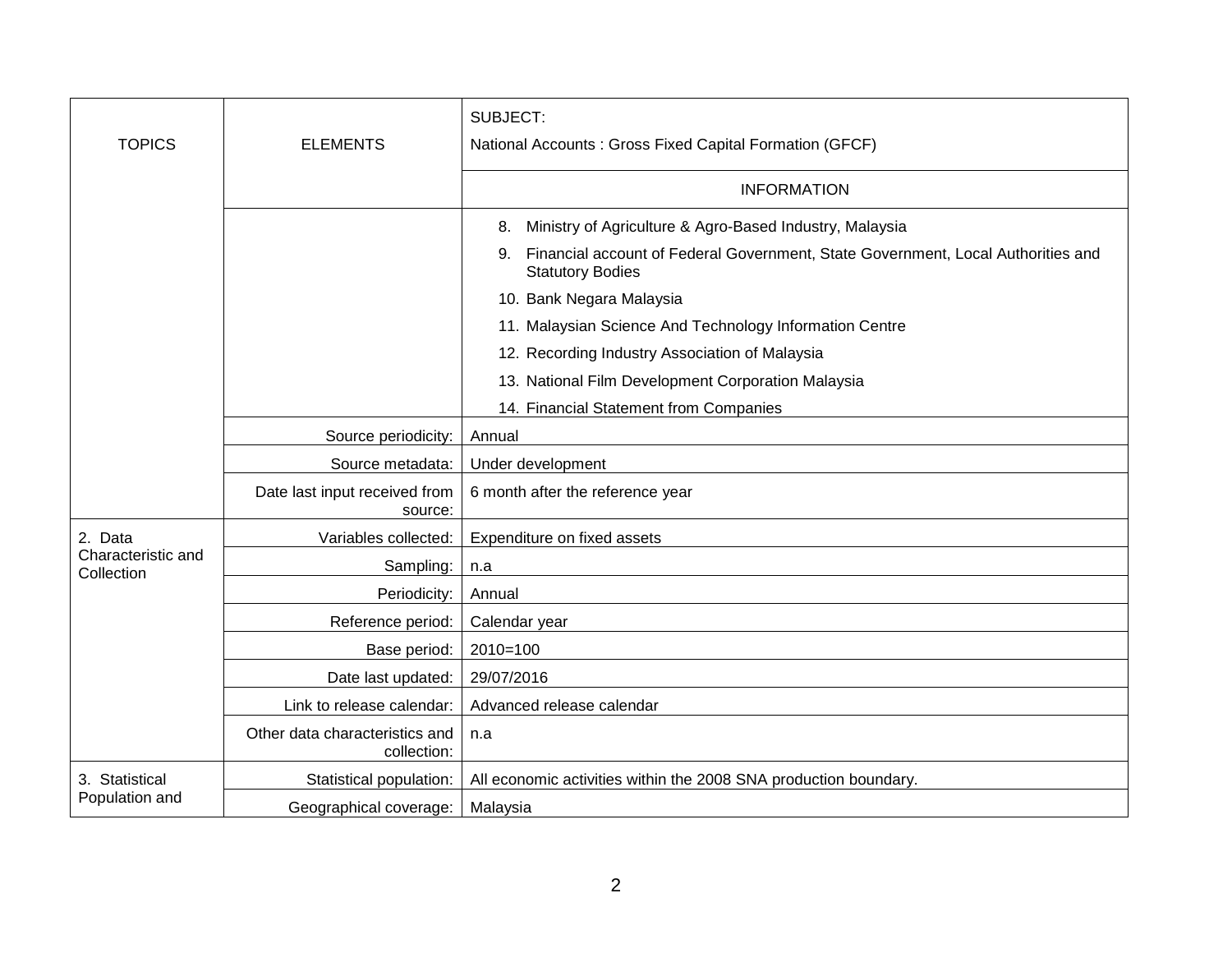|                                                           |                                       | SUBJECT:                                                           |
|-----------------------------------------------------------|---------------------------------------|--------------------------------------------------------------------|
| <b>TOPICS</b>                                             | <b>ELEMENTS</b>                       | National Accounts : Gross Fixed Capital Formation (GFCF)           |
|                                                           |                                       | <b>INFORMATION</b>                                                 |
| Scope of the Data                                         | Sector coverage:                      | All economic sectors                                               |
|                                                           | Institutional coverage:               | Non-Financial Corporation<br>1.                                    |
|                                                           |                                       | <b>Financial Corporation</b><br>2.                                 |
|                                                           |                                       | <b>General Government</b><br>3.                                    |
|                                                           |                                       | Producers of private non-profit services to households<br>4.       |
|                                                           |                                       | Households<br>5.                                                   |
|                                                           | Item coverage                         | n.a                                                                |
|                                                           | Population coverage:                  | 1174 industry (by 5 digit MSIC 2008)                               |
|                                                           | Product coverage:                     | n.a                                                                |
|                                                           | Other coverage:                       | n.a                                                                |
| 4. Statistical<br>Concepts and<br>Classifications<br>Used | Key statistical concepts used:        | System of National Accounts 2008 (2008 SNA)                        |
|                                                           | Classifications used:                 | Malaysia Standard Industrial Classification 2008 (MSIC 2008)<br>1. |
| 6. Statistical<br>Computation and<br><b>Dissemination</b> | Aggregation and consolidation:        | National level                                                     |
|                                                           | Estimation:                           | By economic activity level and by sector                           |
|                                                           | Imputation:                           | By economic activity level and by sector                           |
|                                                           | Transformations:                      | n.a                                                                |
|                                                           | Validation:                           | n.a                                                                |
|                                                           | Index type:                           | n.a                                                                |
|                                                           | Weights:                              | n.a                                                                |
|                                                           | Seasonal adjustment:                  | n.a                                                                |
|                                                           | Other computation and<br>adjustments: | n.a                                                                |